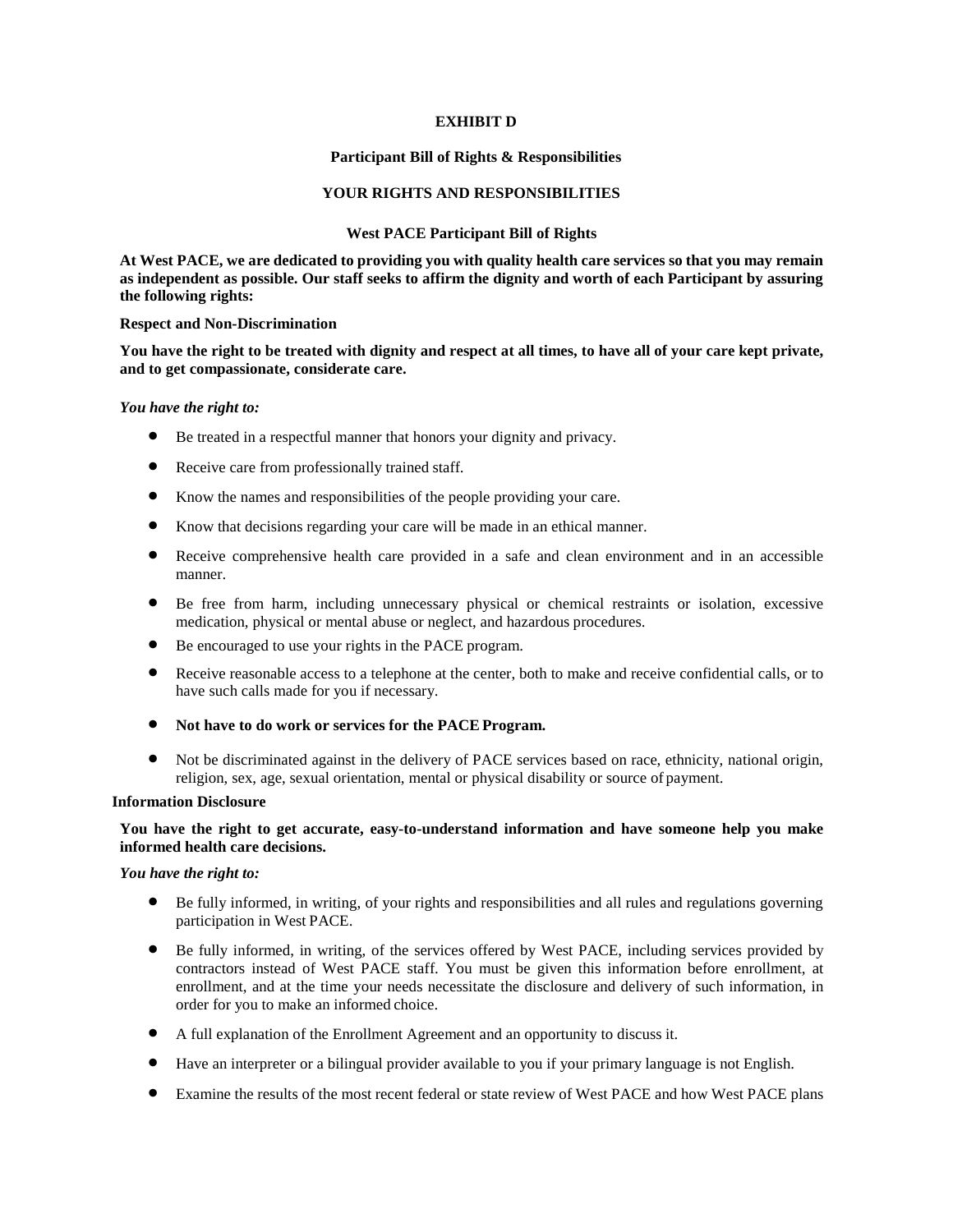to correct any problems that are found at inspection.

## **Confidentiality**

# **You have the right to talk with health care providers in private and have your personal health care information kept private as protected under state and federal laws.**

## *You have the right to:*

- Have all the information related to your care kept confidential within required regulations.
- Be assured that your written consent will be obtained for the release of medical or personal information or photographs or images to persons not otherwise authorized under law to receive it.
- Review and copy your medical records and request amendments to those records and have them explained to you.
- Be assured of confidentiality when accessing Sensitive Services such as Sexually Transmitted Disease (STD) and HIV testing.

## **Choosing Your Provider**

## *You have the right to:*

- Choose your own primary care provider and specialists from the West PACE provider panel.
- Request a qualified specialist for women's health services or preventive women's health services.
- Initiate the disenrollment process at any time giving 30-day notice.

## **Emergency Care**

## *You have the right to:*

• Receive health care services in an emergency without prior approval from the West PACE Interdisciplinary Team.

## **Treatment Decisions**

## *You have the right to:*

- Participate in the development and implementation of your care plan. A Participant may also designate a health spokesperson.
- Have all treatment options explained to you in a respectful manner and acknowledge this explanation in writing.
- Make your own health care decisions.
- Refuse treatment and be informed of the consequences.
- Request and receive complete information about your health and functional status by the West PACE Interdisciplinary Team.
- Request a reassessment by the West PACE Interdisciplinary Team.
- Receive reasonable advance notice, in writing, if you are to be transferred to another treatment setting for medical reasons or for your welfare or the welfare of other Participants. Any such actions will be documented in your health record.
- Have our staff explain advance directives to you and to establish one on your behalf, if you desire.